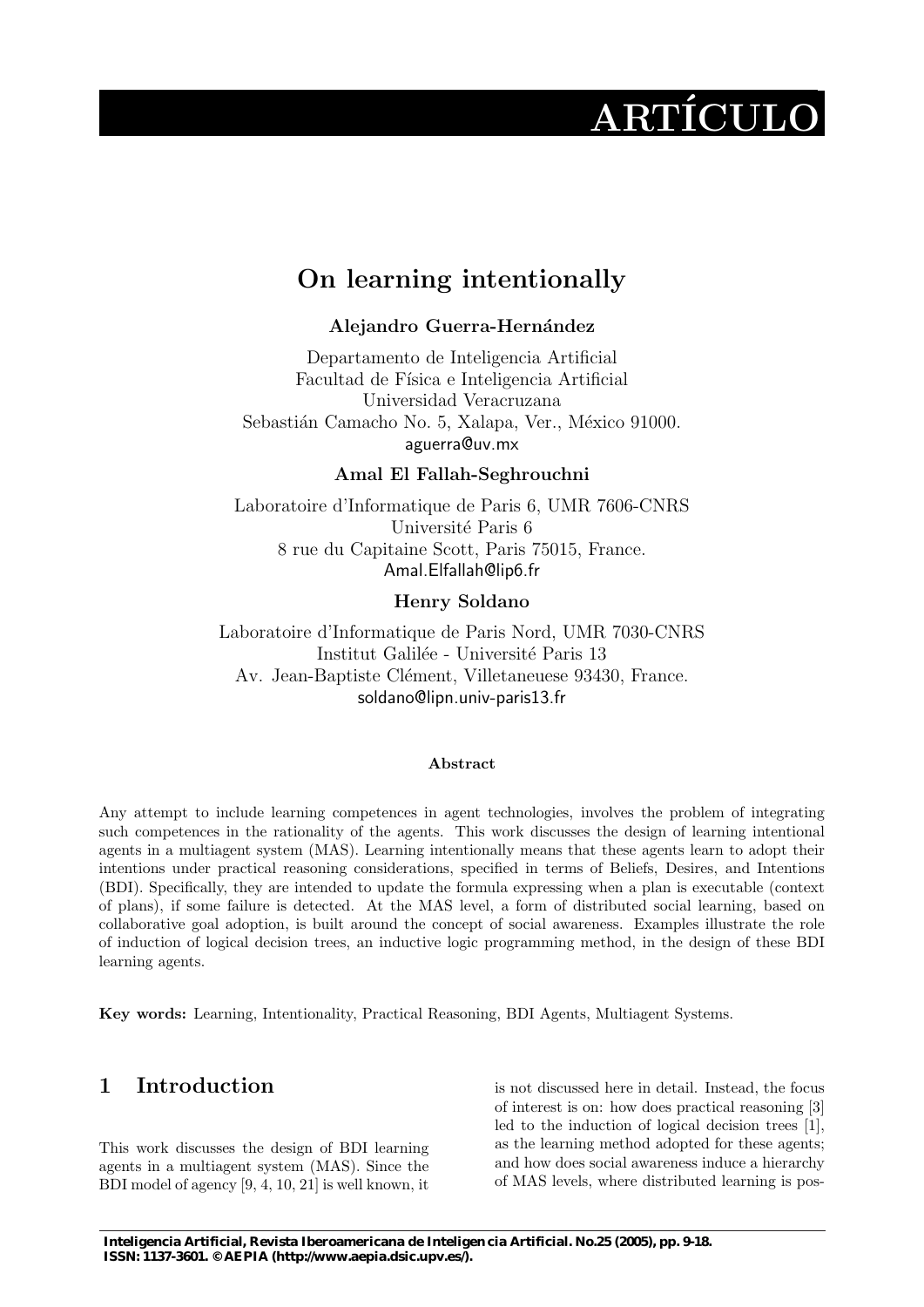sible using a protocol, based on collaborative goal adoption [5].

To guide the discussion, the generic learning agent architecture (Fig. 1), proposed by S. Russell and P. Norvig [20], is adopted. The performance element is responsible for deciding what to do. It can be seen as an agent without learning competences. The learning element is intended to provide modifications to the performance element to improve the behavior of the agent. The critic provides feedback about the performance of the agent, while the problem generator suggests cases or situations which constitute informative experiences for the learning element.



#### Figure 1. Generic learning architecture and a BDI interpreter as the performance element.

In what follows, it is assumed that the performance element of these agents is a BDI system implemented ex-nihilio [12, 13], following dMARS specification [14] (Fig. 2). So, if nothing else is suggested, dMARS syntax and semantics are assumed.



#### Figure 2. A BDI architecture following dMARS specification.

The design of the learning element, and consequently the adoption of a particular learning

method, is usually affected by some major issues: Which component of the performance element will be improved by learning? Which representation is used by this component? What kind of feedback, training examples, and prior knowledge are available? The answer to these questions is highly affected by practical reasoning considerations. First, section 2 explains the differences between practical and epistemic reasoning, and their implementation in BDI agents. Then, it is discussed the adoption of the context of plans, a formula expressing when a plan is successfully executable, as target concept. Section 3 details different design issues, as the representation used for the target concept, the feedback available for the learning element, and the use of background knowledge. Then Tilde [1], a learning method to induce logical decision trees under the design constraints explained before, is briefly introduced. Section 4 discusses a hierarchy of MAS, based on the degree of awareness a learning agent has about other agents in the system. This hierarchy is used to define the kind of distributed learning our agents will perform. Section 5 exemplifies how do our agents learn at the first two levels of the hierarchy, covering the centralized and distributed learning cases. Section 6 discusses conclusions and future work.

# 2 Practical and epistemic reasoning in BDI agents

Consider that the robots shown in figure 3 are BDI agents. Now, suppose that agent r2 is thinking about what object to take. Since it is deciding what to do,  $r2$  is performing practical reasoning. Suppose  $r1$  tries to decide what object  $r2$  will take. This is epistemic reasoning , i.e., deciding what is believed. Practical and epistemic reasoning are present explicitly in the BDI interpreter. They are activated by the achieve and test goals respectively (See the plan body in figure 3).

Practical reasoning lead to the adoption of intentions. For example, if the event (achieve (p-sanded board)) is perceived by an agent, it will look for the plans which trigger unifies this event (relevant plans). Then, the agent will select a relevant plan which context is a logical consequence of its current beliefs (applicable plan) to form an intention. By default, the selector functions take the the first plan, or intention, founded, but meta plans [9], and utility functions [21] are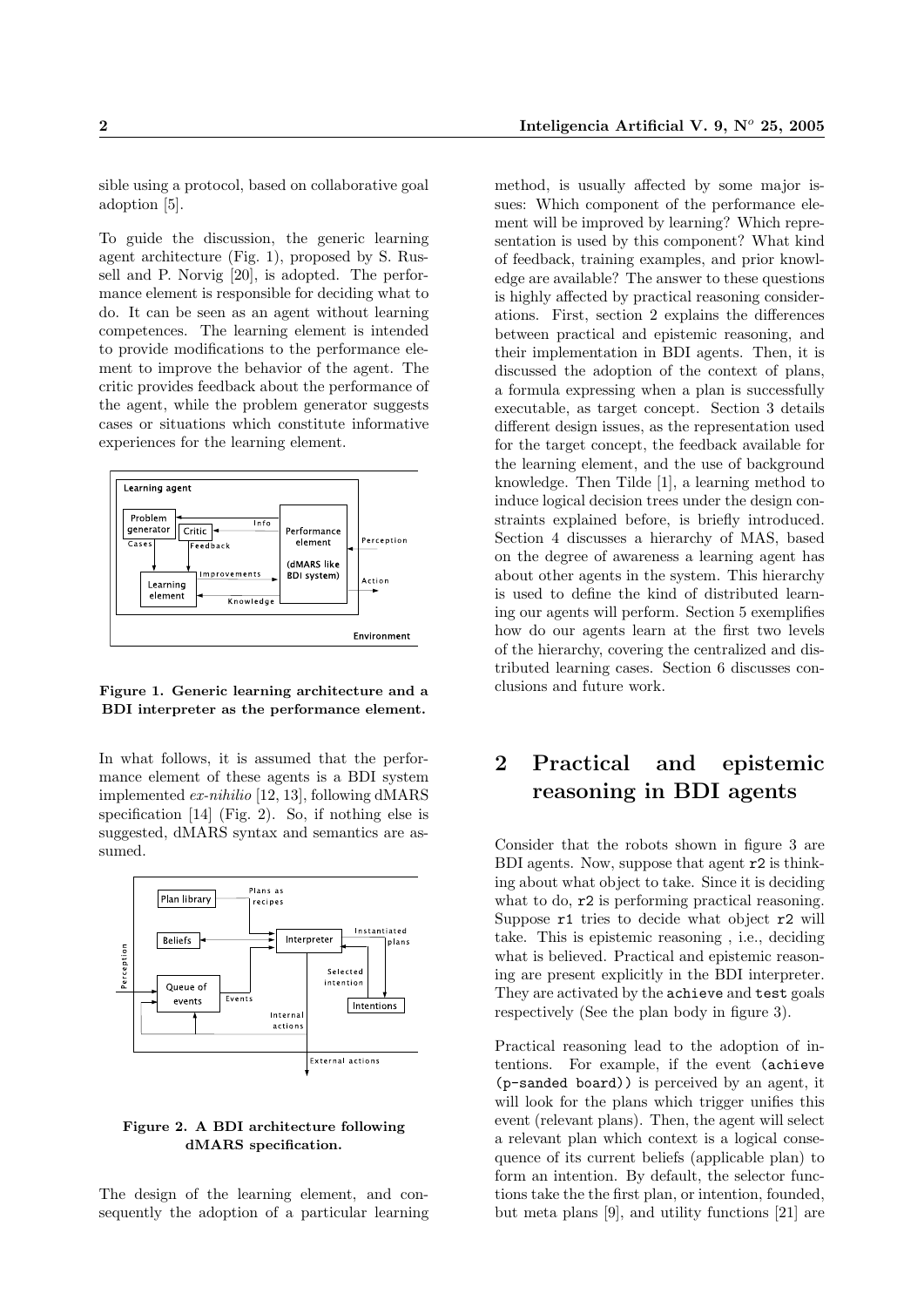

Figure 3. A simple scenario of BDI agents and a plan.

also possible. Observe that, although the agent seems to be performing a kind of epistemic reasoning to verify if a plan is applicable, in fact the agent is verifying if it has practical reasons to adopt the plan as an intention.

Even when the beliefs justify the behavior of the agent, they do it as a part of a background frame that, together with prior intentions, constrain the adoption of new intentions (filter of admissibility) [3]. In doing so, beliefs are playing a different role that the one they play in epistemic reasoning. Particularly, practical reasons to act sometimes differ from epistemic reasons. This is the case for the reasonableness of arbitrary choices in Buridan cases<sup>1</sup>, e.g., it is *practical reasonable* for agent  $r2$ to choose any plan in the set of relevant applicable plans to form an intention, even if there is no epistemic reason, no reason purely based on the beliefs of the agent, behind this choice. Sometimes this is called wishful thinking, and it is not epistemic reasonable for agent r1 to belief that agent r2 will adopt a particular plan, in this way.

What is relevant here, is that the context of plans express practical reasons to act in some way and not in another, validated by the background frame of beliefs and prior intentions. They are the target concept, if BDI agents are going to learn about their practical reasons to adopt a plan as an intention.

# 3 Design issues

Once the context of the plans is identified as the component of the performance element to be improved by learning, some issues of design may be discussed. They include representation of the target concept, the feedback available, the use of prior knowledge, and the learning method adopted, induction of logical decision trees.

#### 3.1 Representations

Representations in the BDI interpreter are based on two first-order formulae: Belief formulae and situation formulae. While beliefs are grounded belief formulae, like Prolog facts, belief formulae are not necessarily grounded. Every belief formula is also a situation formula, but situation formulae also include conjunctions and/or disjunctions of belief formulae. For example, the context of plan p007 (Fig. 3) is a situation formula.

The context of plans are represented as situation formulae. This representation has two immediate consequences for candidate learning methods: First, given the first-order representation of formulae, propositional learning methods are discarded. Second, the fact that the context of plans is represented as situation formulae, demands disjunctive hypothesis, e.g., decision trees.

#### 3.2 Feedback

Getting feedback from the BDI interpreter is almost direct, since it already detects and processes success and failure of the execution of intentions. Again, there are different methods to detect failures [9, 21]. In this case, the primitive actions of the agents, verify if they achieve their intended effects, e.g., if belief  $\phi$  is true after action  $\alpha$ . If a step of a plan returns nil, because the effect of the action was out of its domain, the failure is detected. Then, a set of internal actions, adding

 $1$ According to the philosopher Jean Buridan (cited in [3]), they are situations equally desirable.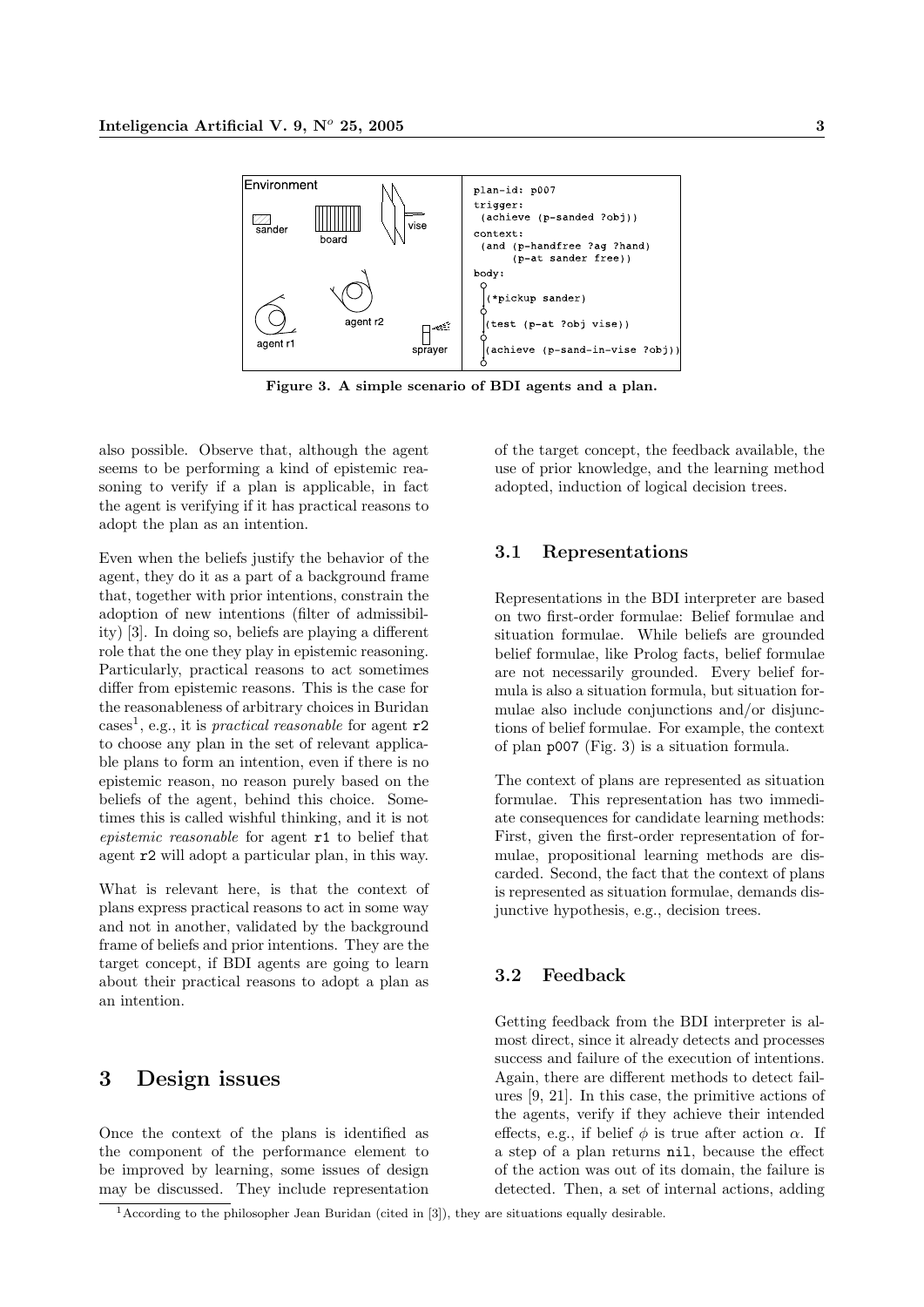and deleting beliefs accordingly to the result obtained, is executed.

It is possible to define a special internal action to generate a log file of training examples for the learning task. By special, it is meant that such internal action is not definded in dMARS. Items to built these examples include: the beliefs characterizing the situation when the plan was selected to form an intention; the identifications of the agent and the plan in question; and the feedback itself, as the label of success or failure obtained after the execution of the intention.

#### 3.3 Background knowledge

Although, usually agents do not use the knowledge they have while learning, this is not a good idea provided that BDI agents have very rich prior information. There are two possible sources of background knowledge for them. First, the plan library may be seen as prior information, since plans state expected effects which, from the perspective of the agent, must hold in the environment, i.e., the event  $e$  will be satisfied if the plan  $p$  is executed, and this is the case if the context of  $p$  is a logical consequence of the beliefs of the agent. Second, our BDI interpreter keeps track of predicates, functions, and their signatures, used in the definitions of the plans in the library of each agent. This can be used by the agent to specify the language in which the target concept is going to be expressed.

#### 3.4 Top-down Induction of Logical Decision Trees

Because of the representation of the context of plans as situation formulae, decision trees are adopted as target representation. Top-down induction of decision trees is a widely used and efficient machine learning (ML) technique. As introduced in the ID3 algorithm [19] it approximates discrete value-target functions. Learned functions are represented as trees, corresponding to a disjunction of conjunctions of constrains on the attribute values of the instances. Each path from the decision tree root to a leaf, corresponds to a conjunction of attribute tests, and the tree itself is the disjunction of these conjunctions. Training examples are represented as a fixed set of attribute-value pairs.

The structure of decision trees satisfy the constraints imposed by the disjunctive nature of situation formulae, but the propositional representation of the examples do not satisfy the first-order requirements of these formulae. Another limitation is that ID3-like algorithms can not use information beyond the training examples, i.e., other things the agent believes, as their plans. Inductive Logic Programming (ILP) [16] can overcome the limitations of classic ML inductive methods.

Logical decision trees upgrade the attribute-value representation of classic decision trees, to a firstorder representation using the ILP setting known as learning from interpretations [1]. In this setting, each training example e is represented by a set of Prolog facts. Background knowledge can be given in the form of a Prolog program B. The real example is represented by the interpretation formed by the set of all ground facts that are entailed by  $e \wedge B$ , i.e., its minimal Herbrand model. Observe that instead of using a fixed-length vector to represent the example, as it is the case for attribute-value pairs representation, a set of facts is used. This makes the representation much more flexible.

Learning from interpretations can be defined as follows. Given: i) A target variable  $Y$ ; ii) A set of labeled examples E, each consisting of a a set of definite clauses  $e$  labeled with a value  $y$  in the domain of  $Y$ ; iii) A language  $L$ ; iv) A background theory B. Find a hypothesis  $H \in L$  such that for all examples labeled with y: i)  $H \wedge e \wedge B$   $\models$  $label(y);$  and ii)  $\forall y' \neq y : H \land e \land B \not\models label(y').$ 

Learning from interpretations exploits the local assumption, i.e., all the information that is relevant for a single example is localized in two ways. Information contained in the examples is separated from the information in background knowledge. Information in one example is separated from information in other examples [16]. The local assumption is relevant if we want the agents configuring their learning settings themselves.

ACE [2] is a learning from interpretations system to induce logical decision trees, i.e., decision trees where every internal node is a first-order conjunction of literals. It uses the same heuristics that ID3-like algorithms (gain-ratio and postpruning heuristics), but computations of the tests are based on the classical refinement operator under Θ-subsumption [18], which requires the specification of a language L stating which kind of tests are allowed in the decision tree. Section 5 exemplifies these concepts in detail.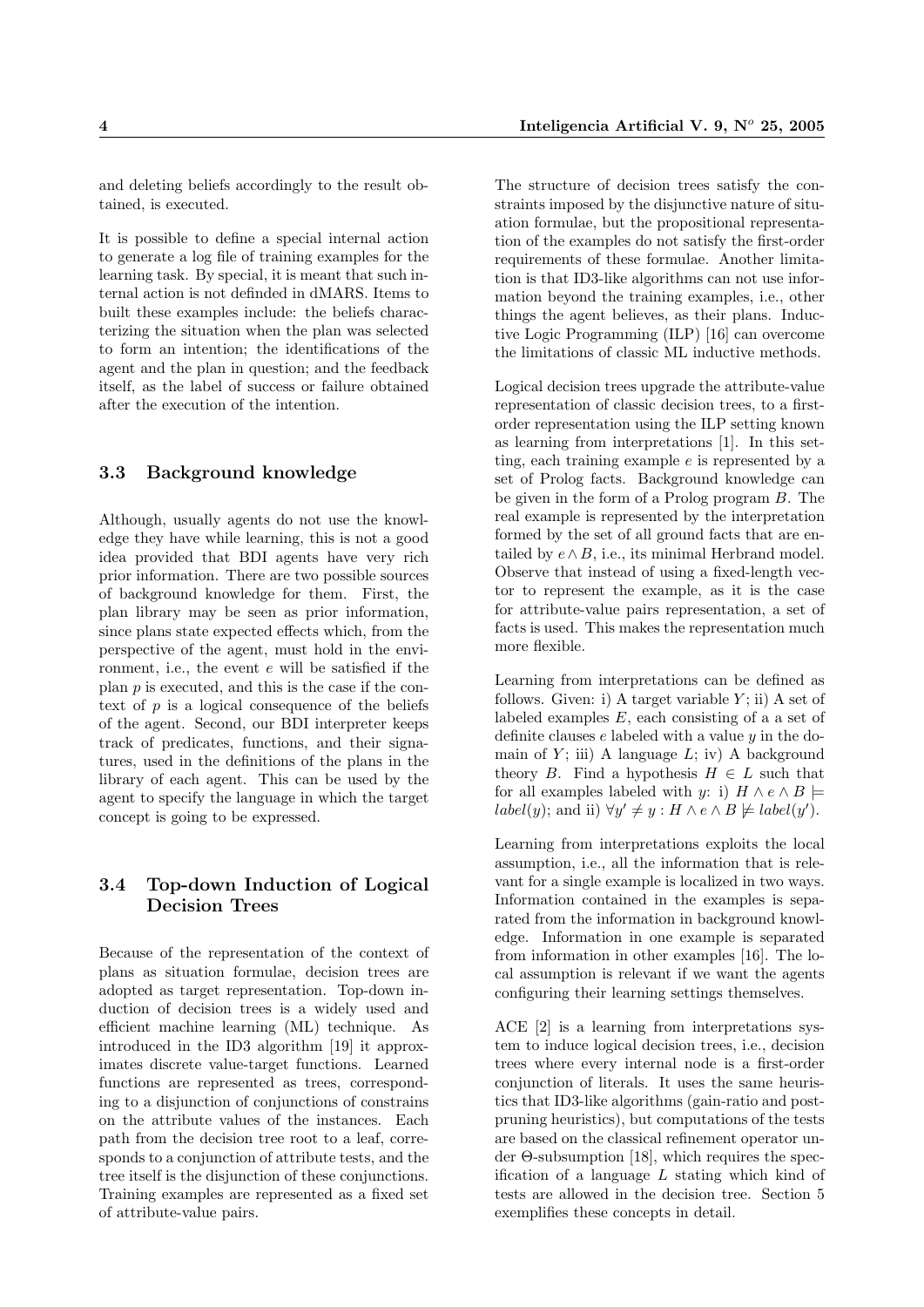#### 4 Social Awareness

Awareness of other agents in the system seems to be indicative of a MAS hierarchy of increasing complexity. In a certain way, this hierarchy corresponds to the scale of intentionality proposed by D. Dennett [6]. Levels in this hierarchy are as follows:

- 1. At the first level, agents act and learn from direct interaction with the environment. They are not explicitly aware of other agents in the MAS. However, the changes produced by other agents in the environment may be perceived by the learning agent. For example, in the scenario of figure 3, r1 can be specialized in painting objects, while r2 sands them. It is possible to program the painter robot, without awareness of the sander, i.e., all r1 has to know is that once an object is sanded, it can be painted. The true isolated learning case with one agent, may be seen as a special case of this level.
- 2. At the second level, agents act and learn from direct interaction with other agents using message exchange. For the example above, the sander robot can inform the painter robot, that an object is already sanded. Also, the painter agent can ask the sander robot for this information. Exchange of training examples in learning processes is also considered.
- 3. At the third level, agents act and learn from the observation of the actions performed by other agents in the system. It involves a different kind of awareness from that of the second level. Agents are not only aware of the presence of other agents, but are also aware of their competences, hence the painter robot is able to perceive that the sander robot is going to sand the table. Observe that this seems to involve epistemic reasoning, e.g., adopting the belief that that r2 will sand the object.

The purpose of our agents while learning, is to update the situation formula (context) expressing when a plan is executable, when the execution of the plan fails. If an agent can update this context after its own experience, no communication is needed and learning is performed at the first level of the hierarchy. Otherwise, the agent will

try to learn from the experience of other agents, starting a kind of collaborative goal adoption [5] process, where the BDI agents in the MAS that have the same plan, cooperate with the goal of the learner agent, because they are also interested in the results of his learning process, e.g., inducing the context of the shared plan. The group of agents interested in a learning goal, may be seen as an emerging social structure, where the roles of learner and supervisors are dynamically assigned.

# 5 BDI learning agents

This section explains in detail how do our BDI agents learn at the first two levels of the hierarchy introduced above. The scene shown in figure 3, and the plan p007, are used in all the examples.

### 5.1 Centralized learning (level 1)

Consider that the agent r1 has selected the plan p007 to form an intention to deal with the event (achieve (p-sanded board)). Then during the execution phase of the interpreter, this plan will either succeed or fail. If the plan fails, we want the agent trying to learn why did the plan fail, even if there were practical reasons to adopt it as an intention.

In order to execute the learning process, the agent post the event (achive (p-learn r1 p007)) when detecting the failure of the plan. There is a relevant plan for this kind of events:

```
(define-plan 'plan-learning
  :trigger '(achieve (p-learn ?ag ?plan))
  :context '(p-start-learning ?ag ?plan)
  :body '((*generate-setting ?ag ?plan)
          (*run-rce)(*show-results)))
```
When the success or failure of an intention is detected, the agent r1 keeps track of these executions as learning examples. If enough learning examples (six in the example) have been collected by the agent, the predicate p-start-learning is true, and plan-learning becomes executable.

The action \*generate-setting configures the learning task of the agent, generating a file identified by the extension .kb (knowledge base) which contains the learning examples; a file identified by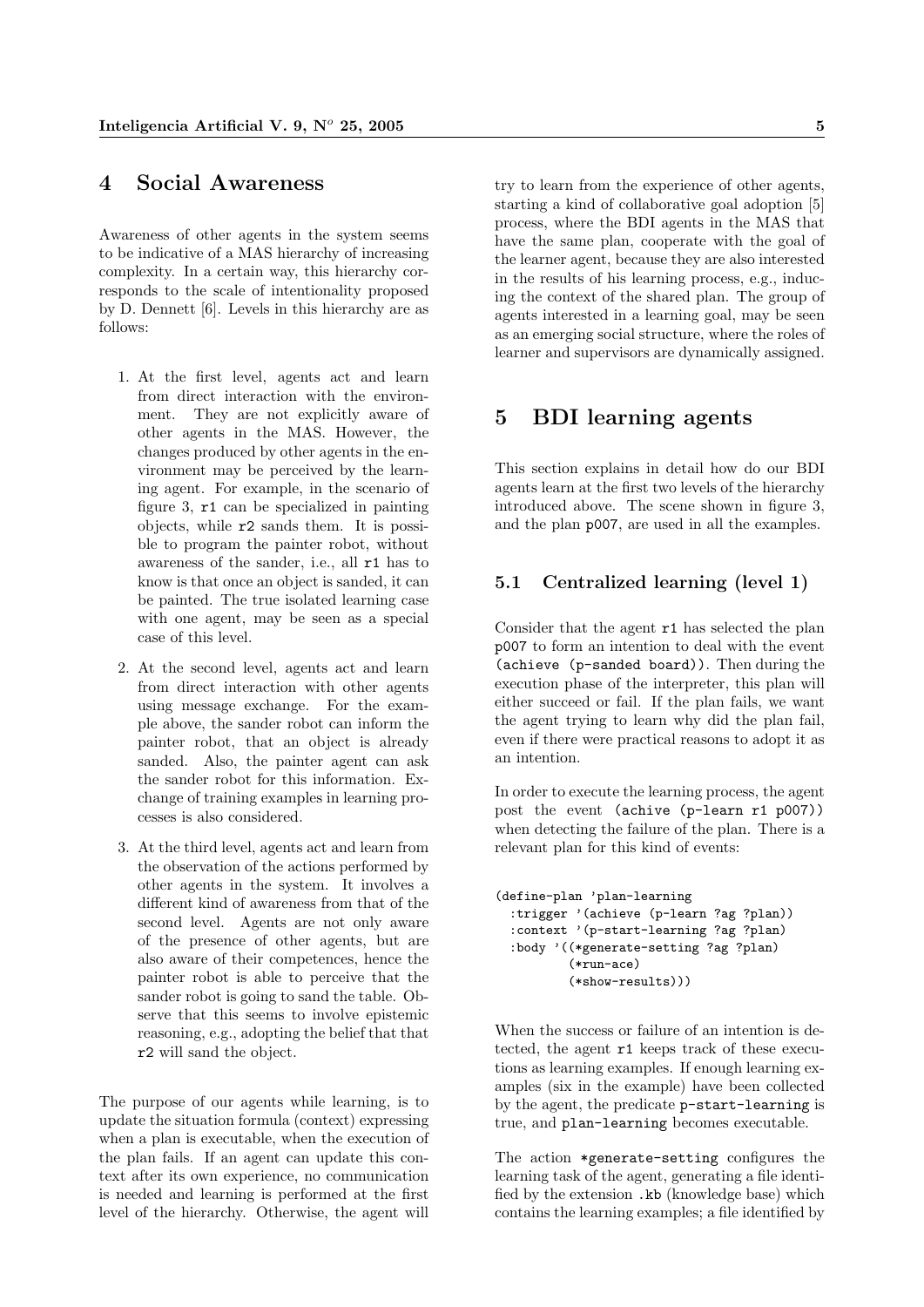the extension .bg (background) which contains the prior knowledge or background theory; and a file identified by the extension .s (setting) which contains the parameters of induction and the language bias  $L$ , i.e., the predicates used to build the target concept. The plan-id names these files, that are generated automatically by the agent as follows.

Each learning example is coded as a model of the learning from interpretations paradigm. A model starts with a label that indicates the success or failure of the plan execution. Then a predicate plan is added to establish that the model is an instance of the execution of a particular plan by a particular agent. The model also contains the beliefs that the agent had when the plan was selected to form an intention. Partial models are memorized by the agent when the plan is selected as relevant and applicable. The label is added in the execution phase of the BDI interpreter. In this example, the knowledge base is stored in the file p007.kb, and includes the following models:

| $begin(1)$ .                                  | $begin{bmatrix} (model(2)) \end{bmatrix}$ |
|-----------------------------------------------|-------------------------------------------|
| success.                                      | success.                                  |
| $plan(r1, p007)$ .                            | $plan(r1,p007)$ .                         |
| $p_{state}(r1, ok)$ .                         | $p_{state}(r1, ok)$ .                     |
| $p_{\text{}}$ hand free $(r1, \text{left})$ . | $p_{\text{.}}$ hand $free(r1, right)$ .   |
| p_at(board, free).                            | p_at(board,free).                         |
| end(model(1)).                                | end(model(2))                             |
| $beginmathsf{begin}}(3)$ .                    | $begin{pmatrix} 4 \end{pmatrix}$ .        |
| failure.                                      | failure.                                  |
| $plan(r1, p007)$ .                            | $plan(r1,p007)$ .                         |
| $p_{state}(r1, painted)$ .                    | p_state(r1,painted).                      |
| $p_{\text{.}}$ handfree $(r1, \text{left})$ . | $p_{\text{}}$ hand free $(r1, 1$ eft).    |
| $p_{\text{.}}$ handfree $(r1, right)$ .       | p_at(board,free).                         |
| p_at(board, free)                             | p_at(sander, vise)                        |
| $end(model(3))$ .                             | $end(model(4))$ .                         |
| $begin{pmatrix} 5 \end{pmatrix}$ .            | $begin{pmatrix} 6 \end{pmatrix}$ .        |
| success.                                      | success                                   |
| $plan(r1,p007)$ .                             | plan(r1, p007).                           |
| $p_{.}state(r1,ok)$ .                         | $p_{.}state(r1,ok)$ .                     |
| $p_{\text{}}$ handfree $(r1, \text{left})$ .  | $p_f$ reehand $(r1, left)$ .              |
| p_at(board,free).                             | p_at(board,free).                         |
| $end(model(5))$ .                             | $end(model(6))$ .                         |

The background theory contains information about the plan being learned. The symbols for the variables and constants are taken from the plan definition. A function of our system translates the original definition of plan p007 to this Prolog-like format, encoding the plan context of p007:

plan\_context(Ag,p007) :- p\_handfree(Ag,Hand), p\_at(Obj,free).

Then the configuration file is generated. Following the example, this information is stored in a file called p007.s. The first part of this file is common to all configurations. It specifies the information printed while learning (talking); the minimal number of cases in a leaf; the format of the output (C4.5, an ID3-like format, and as a logic program); and the classes for the target concept, i.e., either success or failure.

talking(0). load(models). minimal\_cases(1). output\_options([c45,lp]). classes([success, failure]).

The second part of the configuration file specifies the predicates to be considered while inducing the tree (language bias  $L$ ). The way our agent generates this file relies on the agent definition. Every time a plan is defined, the interpreter keeps track of the predicates used in the definition and their signature. In this example, three predicates have been used to define the agent:  $(p\_state/2)$ , p-freehand/2, p-at/2). So the agent asks the learning algorithm to consider these predicates with variables as arguments:

rmode(p\_state(Ag,State)). rmode(p\_freehand(Ag,Hand)). rmode(p\_at(Obj,Place)).

Then the agent also asks the learning algorithm to consider these predicates with arguments instantiated after the examples:

rmode(p\_state(+Ag,#)). rmode(p\_freehand(+Ag,#)).  $rmode(p_at(+0bj, #))$ .

Finally, the predicates used in the background theory are considered too. At least the two following forms are common to all configurations:

```
rmode(plan_context(Ag,Plan)).
rmode(plan_context(+Ag,#)).
```
The rmode command is used to define the language bias  $L$ . The '#' sign may be seen as a variable place holder, that takes its constant values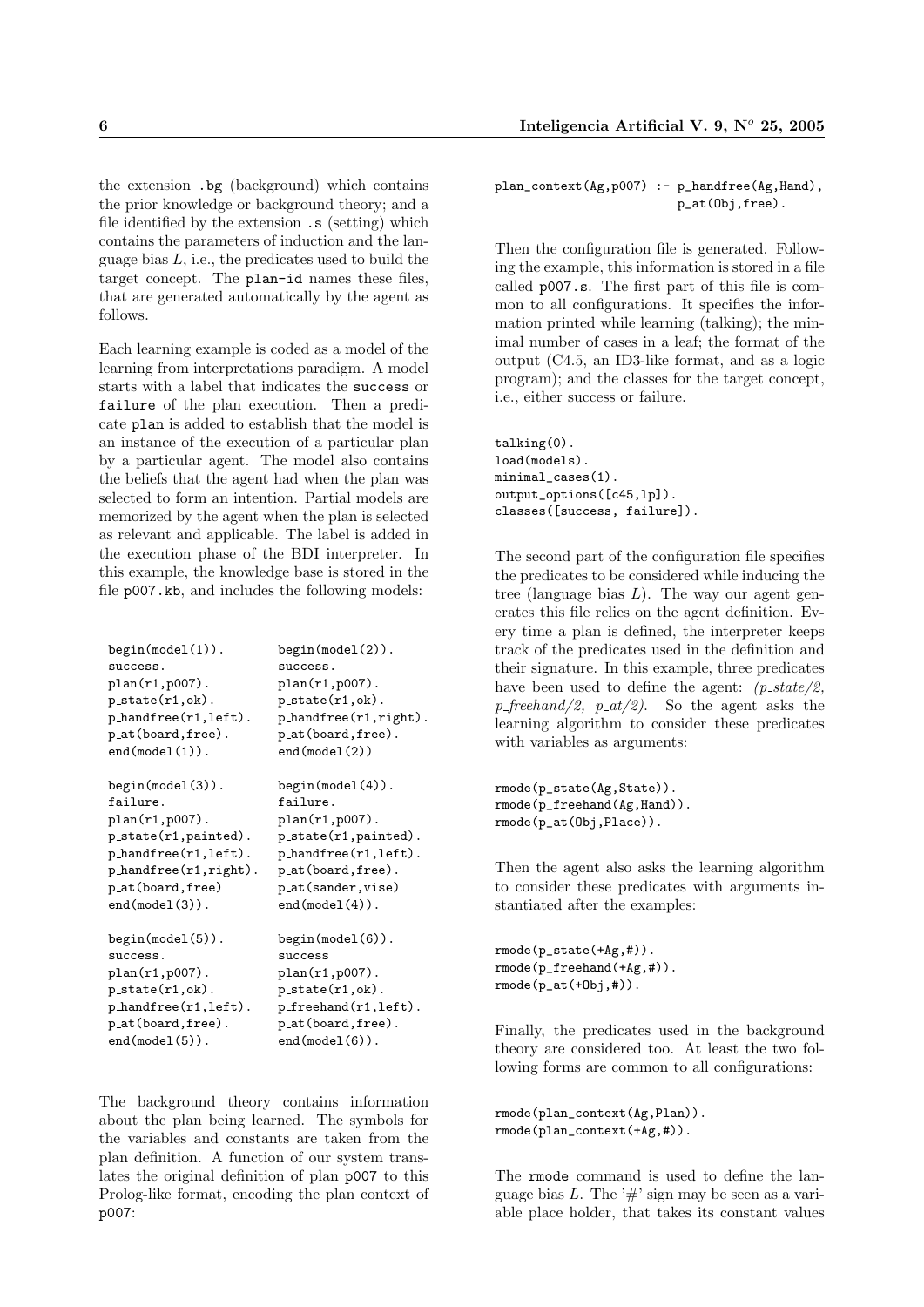from the examples in the knowledge base. The '+' prefix means that the variable must be instantiated after the examples in the knowledge base. Different formulations for  $L$  are possible: all predicates known, the predicates used in the set of plans that deal with the given event, etc.

Then agent executes a modified non-interactive version of ACE, and suggests the user to watch the p007.out file, containing the result of the learning process, to accordingly modify the definition of the plan. It is also possible that the agent modifies itself the definition of the plan. The strategy adopted to incorporate the results obtained, depends on the domain of application, i.e., in some cases the supervision of the user is preferable. Output for our example is:

```
Compact notation of pruned tree:
plan_context(Ag,p007) ?
 --yes: p_state(Ag,painted) ?
        | +--yes: [failure] [2.0/2.0]
        | +--no: [success] [3.0/3.0]
+--no: [success] [1.0/1.0]
```
Fractions of the  $[i/j]$  form indicate that there were  $i$  examples in the class, and that  $j$  of them were well classified by the test proposed. This example used six models and the time of induction was 0.01 seconds, running on a Linux RedHat 8.0 Pentium 4, at 1.6 GHz. The result suggests to adopt the new context:

```
(and (p-handfree ?ag ?hand)
     (p-at ?obj free)
     (not (p-state ?ag painted)))
```
#### 5.2 Decentralized learning (level 2)

Now, consider why should a BDI agent learning isolated (level 1) try to exchange messages to learn (level 2)? There are two situations where an agent should consider to communicate while learning: when the agent is no able to start the execution of its learning process, i.e., it does not have enough examples; or when the agent is not able to find out an hypothesis to explain the failure of the plan in question. In both cases the learning agent may ask for more evidence to other agents in the MAS.

Recall that training examples in this setting are not represented as fixed vectors of attribute-value pairs, but as models, i.e., labeled sets of definite

clauses. Vertical fragmentation is not a problem in such representation, because models are more flexible than the attribute-value representation. For example, consider the following two models:

| $begin(1)$ .                           | $begin{pmatrix} 2 \end{pmatrix}$ .      |
|----------------------------------------|-----------------------------------------|
| success.                               | success.                                |
| $plan(r1, p007)$ .                     | $plan(r1, p007)$ .                      |
| $p_{state}(r1, ok)$ .                  | $p_{state}(r1, ok)$ .                   |
| $p_{\text{}}$ hand free $(r1, 1$ eft). | $p_{\text{-}}$ handfree $(r1, right)$ . |
| p_at(sander,free).                     | $p_{at}$ (sander, r1, left).            |
| end(model(1)).                         | $p_{at}(board, visc)$ .                 |
|                                        | $end(model(2))$ .                       |

From the learning from interpretations perspective, these training examples are just models of the same target concept, success, even if they are not homogeneous, e,g., model 2 has information about the board, while model 1 does not. In propositional representations this implies that board information is in a different data source (vertical fragmentation). This is very important. Since our BDI learning agents face only horizontal fragmentation, the exchange of training examples is enough to achieve learning at the second level.

A group of agents is said to have the same competence for a given event, if they share the same plan to deal with it. Competence in our architecture is defined in terms of sets of plans that deal with a particular event. Once competence is defined, two ways of sending messages asking for help in a learning process are possible: i) The learner agent broadcasts its help message, including the id of the plan it is trying to update, then other agents in the MAS may accept and process the message, if and only if the plan in question is on their competence; and ii) Competence is used to build a directory for each agent, where each plan in their library is associated with the list of all agents in the MAS sharing the plan. This is possible because our architecture have two special variables storing the id of agents defined in the system, and the global plan library of the system, i.e., the union of all plans used by all the agents in the MAS. The latter was adopted implementing a function called mas-competence. This function builds the directory for each agent. For example:

```
> (agent-mas-competence r1)
((P001 (R2 R3)) (P002 (R2 R3))
(P003 (R2 R3)) (P004 NIL)
...)
```
So, when agent  $r1$  is learning about plan p003, it believes that agents r2 and r3 have the same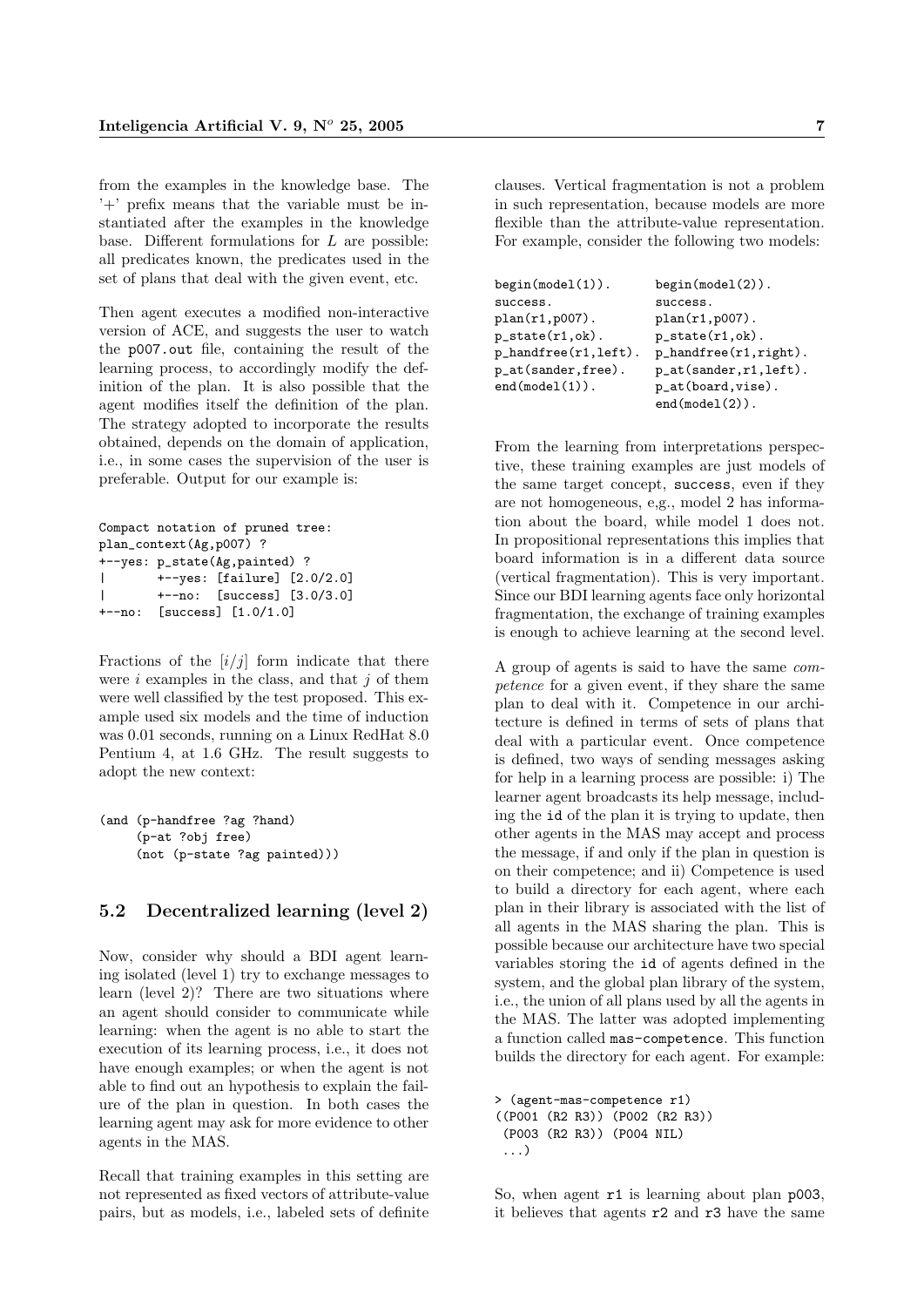plan. On the contrary, plan p004 is not shared with anybody else. If two agents have the same plan, they can be engaged in a process of distributed data gathering, i.e., they can share the examples they have collected to learn individually, as follows. Every agent has a plan to ask for examples:

```
(define-plan 'plan-ask-help-learning
 :trigger '(achieve (p-learn ?ag ?plan))
  :context '(not(p-start learning ?ag ?plan))
 :body '((*ask-help ?ag ?plan)))
```
The trigger of this plan is also (achieve (p-learn ?ag ?plan)), but it is executed only when the agent can not start its learning process, i.e., it does not have enough training examples. The external action \*ask-help sends a message to the agents sharing the ?plan, communicating the following goal: (achieve (p-help ?ag ?plan)). This results in the goal being posted in the event queue of the receiver. Agents answer to a help request, because they have a plan to process this event:

```
(define-plan 'plan-answer-help-learning
  :trigger '(achieve (p-help ?ag ?plan))
  :context 'true
  :body '((*answer-help ?ag ?plan)))
```
The answer-help plan is always executed, i.e., its plan context is true, and the external action \*answer-help sends back the examples found to the learner agent. If no examples are found, an empty list is send back. This can be avoided if the plan is modified to test if at least one example has been found, but sending back the empty list lets the learning agent to know if its request has been processed. In order to implement \*answer-help the syntax of the system must be slightly modified. Achieve goals syntax must validate expressions of the form (achieve (p-add-examples ?ag ?examples)). The message send by the external action \*answer-help is of this general form. As usual, the learner agent include the examples of these messages using a plan for it:

```
(define-plan 'plan-include-examples
 :trigger '(achieve
             (p-add-examples ?ag ?examples))
 :contex 'true
 :body '((*include-examples
             ?ag ?examples)))
```
This plan is always executed, resulting in the examples being stored in the log of the learner agent. Figure 5 shows graphically these interactions. Agent r2 detects a failure of plan p007, but it has not enough examples to start learning. The agent sends a p-help event (dotted arrows) to agents r1 and r3 because it believes, they have the same competence, i.e., they share the plan p007. These agents send back (solid arrows) their examples about p007. Once agent r2 has enough examples it can start learning hypothesis h. Models obtained in this way are:

| $begin{pmatrix} 1 \end{pmatrix}$ .            | $begin{pmatrix} 2 \end{pmatrix}$ .        |
|-----------------------------------------------|-------------------------------------------|
| failure.                                      | success.                                  |
| $p{\_}state(r2, painted)$ .                   | $p_f$ reehand $(r1, right)$ .             |
| $p\_freehand(r2, right)$ .                    | p_at(board,free).                         |
| $p_f$ reehand $(r2, left)$ .                  | $plan(r1, p007)$ .                        |
| p_at(board,free).                             | $p_{\text{.state}(r1, ok)}$ .             |
| plan(r2,p007).                                | $end(model(2))$ .                         |
| end(model(1)).                                |                                           |
| $begin{pmatrix} 0 & 0 \\ 0 & 1 \end{pmatrix}$ | $begin{pmatrix} 4 \end{pmatrix}$ .        |
| success.                                      | success.                                  |
| $p\_state(r1, ok)$ .                          | $p_{\text{-state}}(r3, ok)$ .             |
| p_at(board,free).                             | $p_f$ reehand $(r3, left)$ .              |
| $p\_handfree(r1, left)$ .                     | p_at(board,free).                         |
| plan(r1,p007).                                | plan(r3, p007).                           |
| $end(model(3))$ .                             | end(model(4)).                            |
| begin(model(5)).                              | $begin{bmatrix} (model(6)) \end{bmatrix}$ |
| success.                                      | failure                                   |
| $p\_state(r1, ok)$ .                          | $p_{\text{-state}}(r3, \text{paired})$ .  |
| $p$ _freehand $(r1, left)$ .                  | $p_f$ reehand $(r3, right)$ .             |
| p_at(board,free).                             | $p_f$ reehand $(r3, left)$ .              |
| plan(r1,p007).                                | p_at(board, free).                        |
| $end(model(5))$ .                             | plan(r3, p007).                           |
|                                               | $end(model(6))$ .                         |

The learning agent r2 obtains the following logical decision tree:

```
Compact notation of pruned tree:
plan_context(Agent,p007) ?
+--yes: p_state(Agent,painted) ?
| +--yes: [failure] [2.0/2.0]
       | +--no: [success] [3.0/3.0]
+--no: [success] [1.0/1.0]
```
This result is the same that the one obtained by the isolated agent at the first level, but there are important differences. Since the first execution by the agent r2 of plan p007 lead to a failure (model 1), this agent would not be able to collect successful training examples for this plan (plans that failed are not reconsidered again in dMARS). It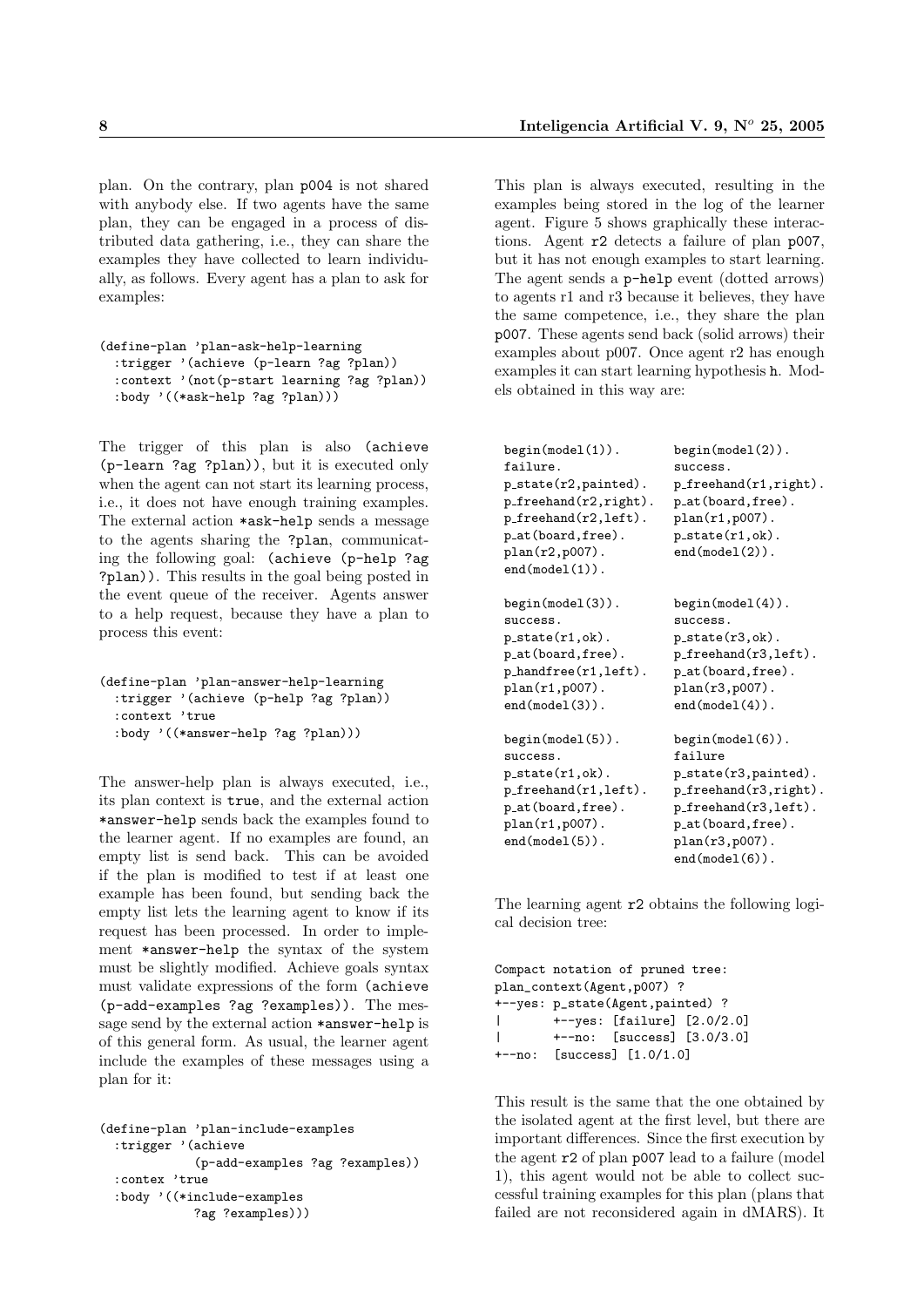

Figure 5. MAS learning interactions

means that outside the MAS, agent r2 is not able to learn about plan p007. The failure example of agent r3 is needed to induce the tree, and this means that any agent would not be able to learn about p007 at the first level. Observe that training examples are collected by the agents themselves, hence obtaining examples is harder than in classic supervised learning. ILP methods help the agent since fewer examples may be needed to learn, provided that the background theory is relevant. Interactions at the second level of MAS may help to collect examples faster, taking benefit of the experience of other agents.

If the definition of the plan is modified accordingly to the decision tree induced, all agents using the plan share the new definition. This justifies the cooperative goal adoption strategy: sharing examples is easy, while learning is not. Since the learner agent will share the hypotesis finded, cooperation became advantageous.

# 6 Results and future work

We belief that the achievement of learning agents, particularly as technological solutions, involves seriously considering the way learning is integrated in the rationality of the agents. Learning intentionally was the way to integrate learning competences in BDI agents, but the choices of design described here, e.g., what component of the agent is to be improved while learning? etc., possibly apply to other kind of agents,

In our approach, theory of practical reasoning [3] by M. Bratman, provided the choices of design. Up to our knowledge, there is only another approach to BDI learning agents, based on casebased reasoning [17]. The approach has been better formalized by J.M. Corchado et al. [11] and both systems has been tested in realistic problems. However, there are some gaps in the mapping between practical reasoning and CBR implementations, e.g., what is the relationship between the frame of flat beliefs (true or false) and prior intentions, and the methods used to retrieve solutions in CBR? We decided to adopt a position closer to intentionality, as defined by Bratman.

The architecture proposed is currently implemented in Lisp and it includes three extra BDI features: i) Some MAS simulation facilities; ii) An interface to the DTP theorem [8] prover to perform epistemic reasoning; and iii) The learning competences. The examples show that BDI agents situated in a MAS, increase their chances of learning if they can share learning examples. Our research contributes from a MAS learning perspective, to extend the well known BDI model of rational agency, beyond its limitations, i.e., lack of learning competences and MAS functionality.

Future work includes the redefinition of the architecture in terms of AgentSpeak(L), which has a